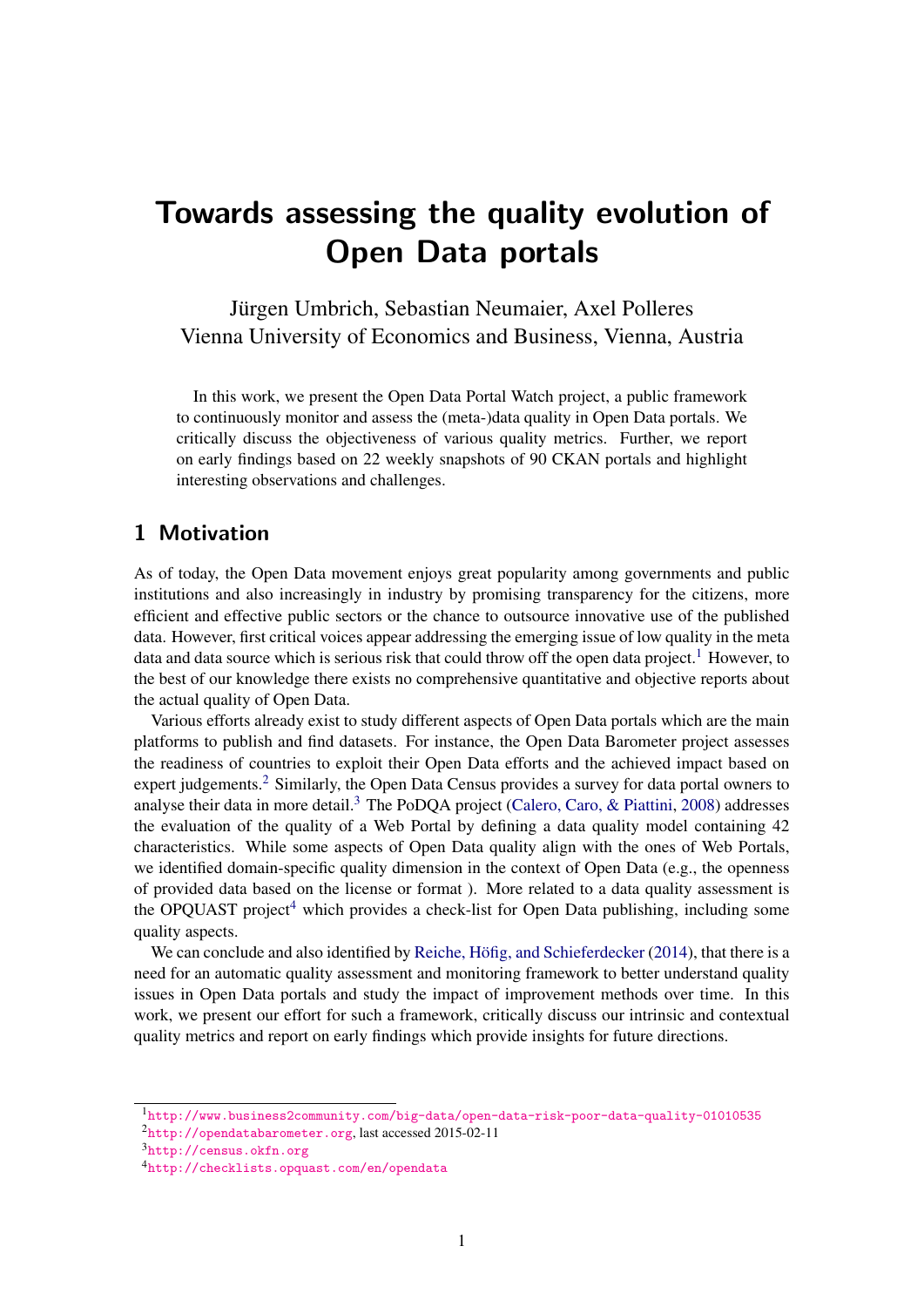<span id="page-1-2"></span>

| <b>DIMENSION</b> |                 | Description                                                                     |
|------------------|-----------------|---------------------------------------------------------------------------------|
| $O_r$            | Retrievability  | The extent to which meta data and resources can be retrieved.                   |
| Q <sub>II</sub>  | Usage           | The extent to which available meta data keys are used to describe a dataset.    |
| $Q_c$            | Completeness    | The extent to which the used meta data keys are non empty.                      |
| $Q_{a}$          | Accuracy        | The extent to which certain meta data values accurately describe the resources. |
| $Q_0$            | <b>Openness</b> | The extent to which licenses and file formats conform to the open definition.   |
| $O_i$            | Contactability  | The extent to which the data publisher provide contact information.             |

Table 1: Quality metrics together with their informal description.

## 2 Quality assessment monitoring framework

We develop the Open Data Portal Watch framework, that periodically monitors the content of CKAN portals and compute a set of quality metrics to gain insights about the the evolution of the (meta-)data. While a similar effort is presented by [\(Reiche et al.,](#page-4-1) [2014\)](#page-4-1), one of our core requirement is to perform all tasks automatically and use objective quality metrics which have a clear interpretation.

### 2.1 Framework description:

In brief, our framework consists of the following components:

- A **fetching** component to retrieve a snapshot of all dataset descriptions of a portal by accessing the CKAN API and storing the JSON responses in a document store. We also download the actual data sources per snapshot to inspect their content for an in-depth quality analysis.
- A quality assessment component to compute several quality metrics per dataset, portal and snapshot with the flexibility to add or modify metrics on the fly.
- A dashboard to display vital quality metrics for each portal to users using various views and charts such as a compact summary view of the most important quality measures.

Our dashboard component is publicly available<sup>[5](#page-1-0)</sup> and we publish the collected raw meta data snap-shots of all monitored portals to motivate and engage other researchers in analysing it.<sup>[6](#page-1-1)</sup>

#### 2.2 Quality metrics

Our quality metrics and dimensions are partially aligned with [Reiche et al.](#page-4-1) [\(2014\)](#page-4-1) and [Batini,](#page-4-2) [Cappiello, Francalanci, and Maurino](#page-4-2) [\(2009\)](#page-4-2) and briefly summarised in [Table 1.](#page-1-2) Due to space limitations, we provide a detailed formal definition of these quality metrics online.<sup>[7](#page-1-3)</sup> In general, we compute for each portal *p* the metric by averaging the quality metrics for the the single datasets. More formally, the general formula is:

$$
Q_{\mu}(p) = \frac{\sum_{d \in p} \mu(d)}{|p|}
$$

with the function  $\mu$  as a place-holder for the quality metric specific formula.

Next, we critically discuss our used quality metrics, provide an intuition about the actual computation and comment about some of the metrics not yet consider in our framework but used in the literature.

<span id="page-1-0"></span><sup>5</sup><http://data.wu.ac.at/portalwatch/>

<span id="page-1-1"></span><sup>6</sup><http://data.wu.ac.at/portalwatch/data>

<span id="page-1-3"></span><sup>7</sup><http://data.wu.ac.at/portalwatch/docs/metrics.pdf>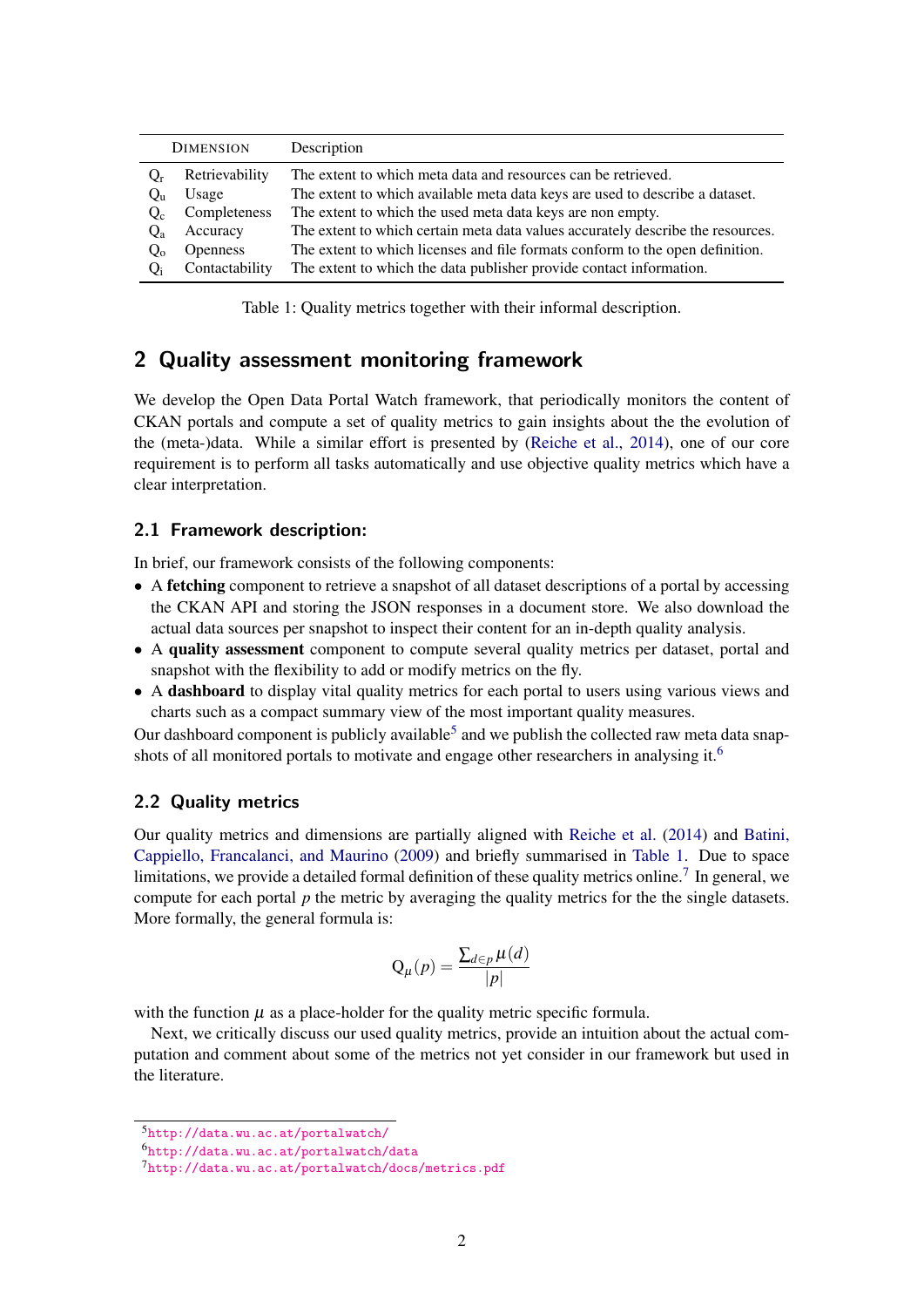Retrievability: The retrievability, or also sometimes referred to as availability, is a clear and objective measure which can be easily computed by performing HTTP lookups on the datasets and resources.

The retrievability function of a dataset ret(*d*) (ret(*r*) for a resource respectively) returns 1 if and only if the status code of the HTTP GET request returns 200 OK.

Usage & completeness: Low values generally indicate a poor description of the datasets. However, there are several reasons why meta data keys are not used or no values are provided: i) some *keys are optional* and are not known to a publisher, ii) other keys are not relevant to the publisher or iii) some keys are kind of redundant (e.g., author and maintainer email). Because of this, a clear interpretation might be hard and as such, we consider these metrics rather as indicator and a good input for other quality metrics (e.g., as weights or filters for certain keys).

The usage of a dataset *d* in a portal *p* is basically usage(*d*) =  $|\text{keys}(d)|/|\text{keys}(p)|$  (where  $keys(d)$  is the set of available meta data keys in the dataset, and keys( $p$ ) the set of all unique meta data keys in a portal). In contrast, the completeness of a dataset is the ratio of non-empty meta data keys to the available keys in the dataset.

Openness: This metric determines if the license and used data formats of a dataset classifies as open which requires a complete and up-to-date list of all available licenses and formats. We confirm the openness of a license by evaluating if the specified license is conform with a list provided by the Open Definition.<sup>[8](#page-2-0)</sup> However, since we cannot guarantee the integrity and completeness of this list of 108 different licenses, our metric only reports on confirmed open licenses. Note, we can miss open licenses if they are not listed or not yet fully evaluated in the aforementioned list.

Looking into more detail, the license of a dataset can be specified by three different keys, namely *license id*, *license title*, *license url*. Our metric is computed by matching the *license id* or the *license title* against the id or title of the open definition list. If this check fails, we try to match the *license url* with the provided license URLs in the list. A license specification for a dataset is then considered as open (i.e. evaluates to 1) if and only if the matched license is approved by open-definitionorg.

Regarding the format openness of a dataset, we selected a set of file formats (containing common open data formats as *csv*, *json* or *rdf*) and considered a dataset as open if there is a corresponding resource with a format description matching our list. Similarly to the licenses, this metric only reports on the confirmed open formats and might miss other formats considered as open. It is worth mentioning that we excluded formats such as *xls* (Microsoft Excel) or *zip* since there exists no clear agreement if they should be considered as open or closed.

Contactability: The contactability metric computes the availability of contact information for the author or maintainer of a dataset, by checking if for valid email addresses or URLs in certain meta data keys. However, to correctly compute the metric, one would need to check in addition of such email addresses exist or URLs are actually pointing to contact details.

As of now, we provide three different contactability indicators. The first general metric checks if any of the meta data keys for contact information<sup>[9](#page-2-1)</sup> is non-emtpy. Secondly and more specific, we check if any of the values is a syntactically correct email address and thirdly, if the values are syntactically valid URLs.

Accuracy: Typically one uses a distance function between the described and real values of a dataset to compute the accuracy of the meta data. Yet, it is challenging to provide meaningful distance functions for all meta data keys, e.g., computing the distance between the description of a resource and the content. In addition, we need to monitor the resources over time to verify the correctness of certain meta data keys (e.g. update frequency or change rate). As such, we decided to consider only keys for our accuracy metric that can be clearly measured, such as the format,

<span id="page-2-0"></span><sup>8</sup><http://opendefinition.org/>

<span id="page-2-1"></span><sup>9</sup>The related CKAN keys are *author*,*author email*,*maintainer* and *maintainer email*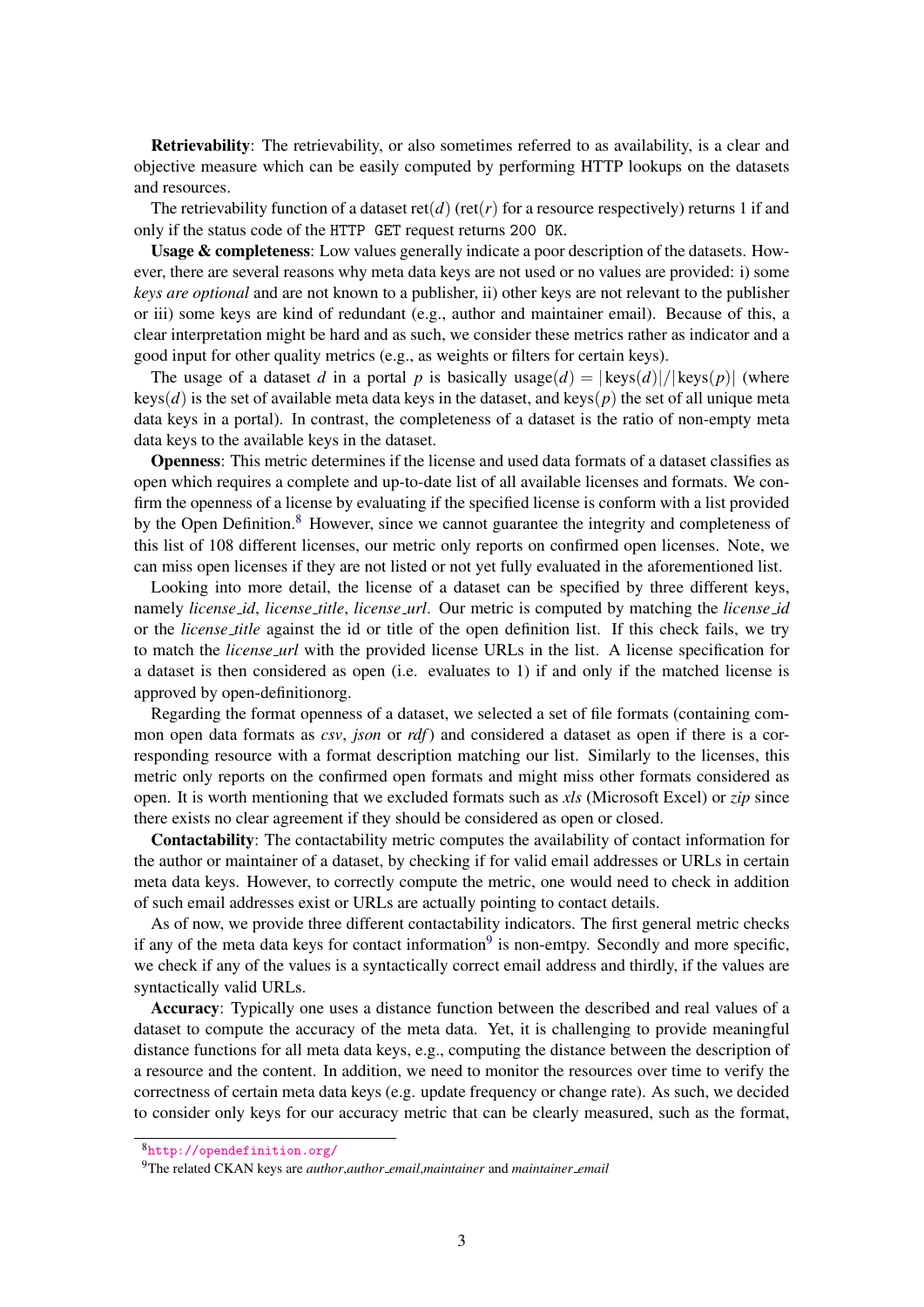size or content encoding.

As for concrete metrics, we use currently only the header information of a resource to check the accuracy of the format, mime-type and content size. However, we will improve this metric in the future by actively monitoring and using the content of a resource for the accuracy metric. This also allows for other checks such as verifying the specified language or the change frequency.

#### Metrics not yet considered.

Timeliness: The timeliness is in general a measure of how sufficiently up-to-date a data set is for a certain task (e.g. live timetables or current election results). However, it is hard to automatically understand the time dimension from the content of a dataset, e.g., to distinguish between historical data vs. real-time data.

Information richness/uniqueness: Another frequently used metric is the information richness of the meta data description typically measured by how much unique information is provided compared to all other datasets. Nevertheless, portal owners want in certain cases a low uniqueness value for certain meta data keys. For instance, all datasets should be published under the same license. Also, a common pattern is to publish the same type of data but for different timestamps (grouped by year or month), in which case, the meta information differ only by the time value and the uniqueness value would be low again. These observations need to be carefully considered for the overall value.

## 3 Findings

At the time of writing we collected up to 22 weekly snapshots for 90 CKAN portals.

**Open Data is growing.** Overall, we observed that the number of datasets and resources is continuously growing by comparing the first and latest snapshot of each portal: We observed a average increase of 43% for the number of datasets for 70 portals, while only 5 portals showed an average decrease of 27%. Similarly, the number of resources increases by an average of 58% for 72 portals , while for only 7 portals the resource decreased by around 27%.

No agreement for additional meta data keys. We observed that the 90 portals use in total 28[10](#page-3-0) different extra meta data keys<sup>10</sup>, with the majority of 98% of the keys appearing in only one portal. We also manually identified one set of semantically similar keys describing geo informa- $\text{tion}^{11}$  $\text{tion}^{11}$  $\text{tion}^{11}$  which consists of 44 keys and span across 42 portals. One implication of this observation is that combining all portals will be a challenge task.

Combining metrics for a better understanding. In [Figure 2](#page-4-3) we plot the average completeness vs. usage metrics for three different subsets of the CKAN meta data keys. The plot helps us to better understand how keys are used in the portal. For instance, the set of keys in the top left are very likely provided by default but are not really used (e.g., not relevant, or redundant) and the set of keys in the bottom left are rarely used in the portal. In fact, we see in this example that the keys in the bottom left are all part of the extra keys which are added by the portal provider. However, these keys are either not known to the publishers or not really relevant due to their low completeness and usage values. The portal provider could now either remove those keys or provide them as default and with a better documentation to increase the overall quality of the meta data in his portal. While the keys on the right part are frequently used and are either useful default keys (top right) or useful optional keys (bottom right).

Evolution tracking provides new insights. Eventually, we want to briefly show that tracking the portals and their quality metrics can provide important insights. In [Figure 1](#page-4-3) we show a screen-

<span id="page-3-0"></span> $10$ Each CKAN installation consists of a set of standard default meta data keys which can be optionally extended by user-defined extra keys

<span id="page-3-1"></span><sup>11</sup>keys such as or similar to "geolocation", "location" or "spatial"